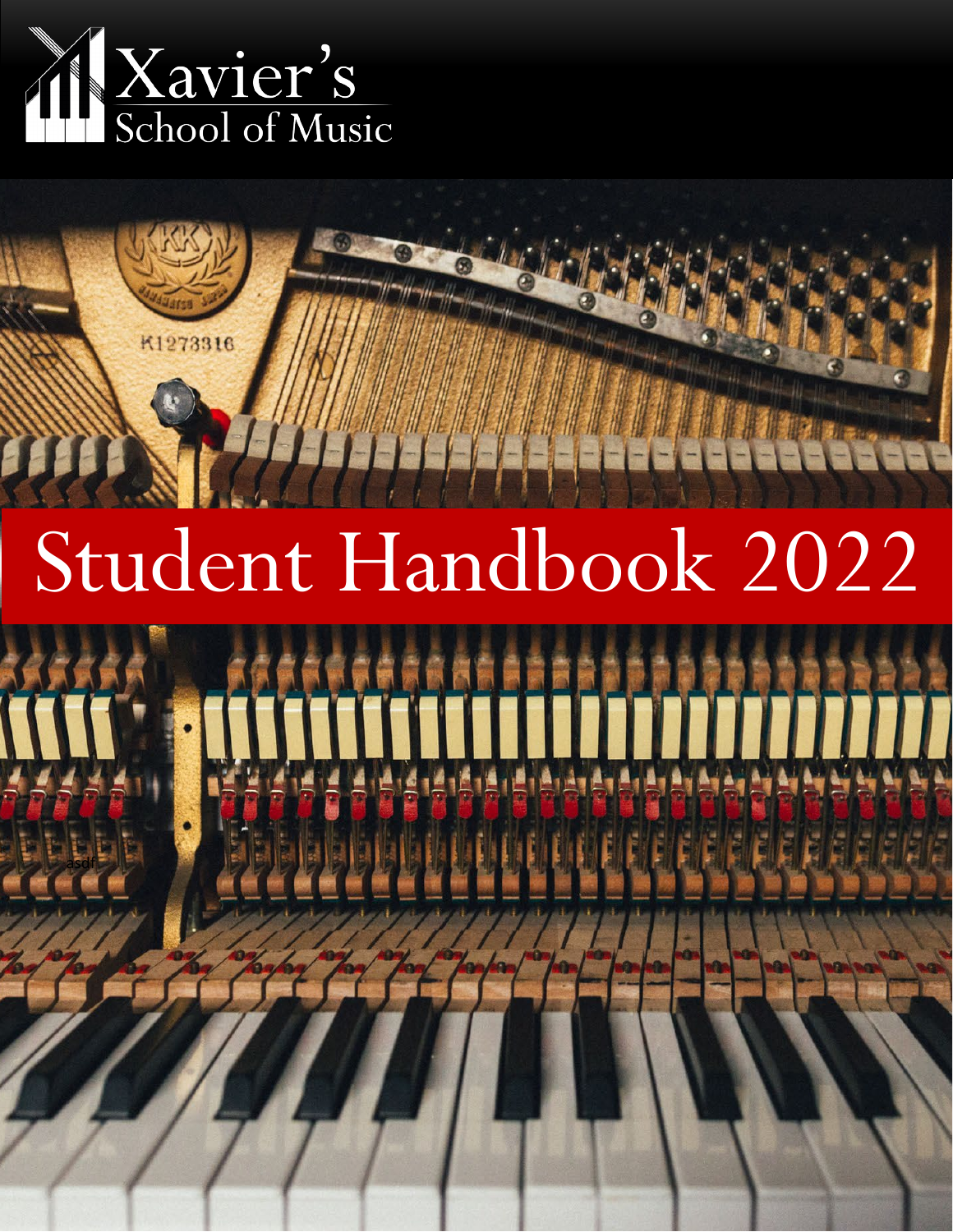Helping students achieve their musical dreams, one note at a time.

## Your musical journey awaits…

We're so excited that you have chosen to study with us! Choosing a music school can be a tough decision, as there are so many good places to choose from.

At Xavier's School of Music, we demonstrate a more personal, tailored level of teaching, where all students are given the proper attention they need to achieve their musical dreams. We always make sure to teach our students what they want to learn, rather than forcing an existing curriculum upon them. Our detailed statement of teaching philosophy can be found on the next page.

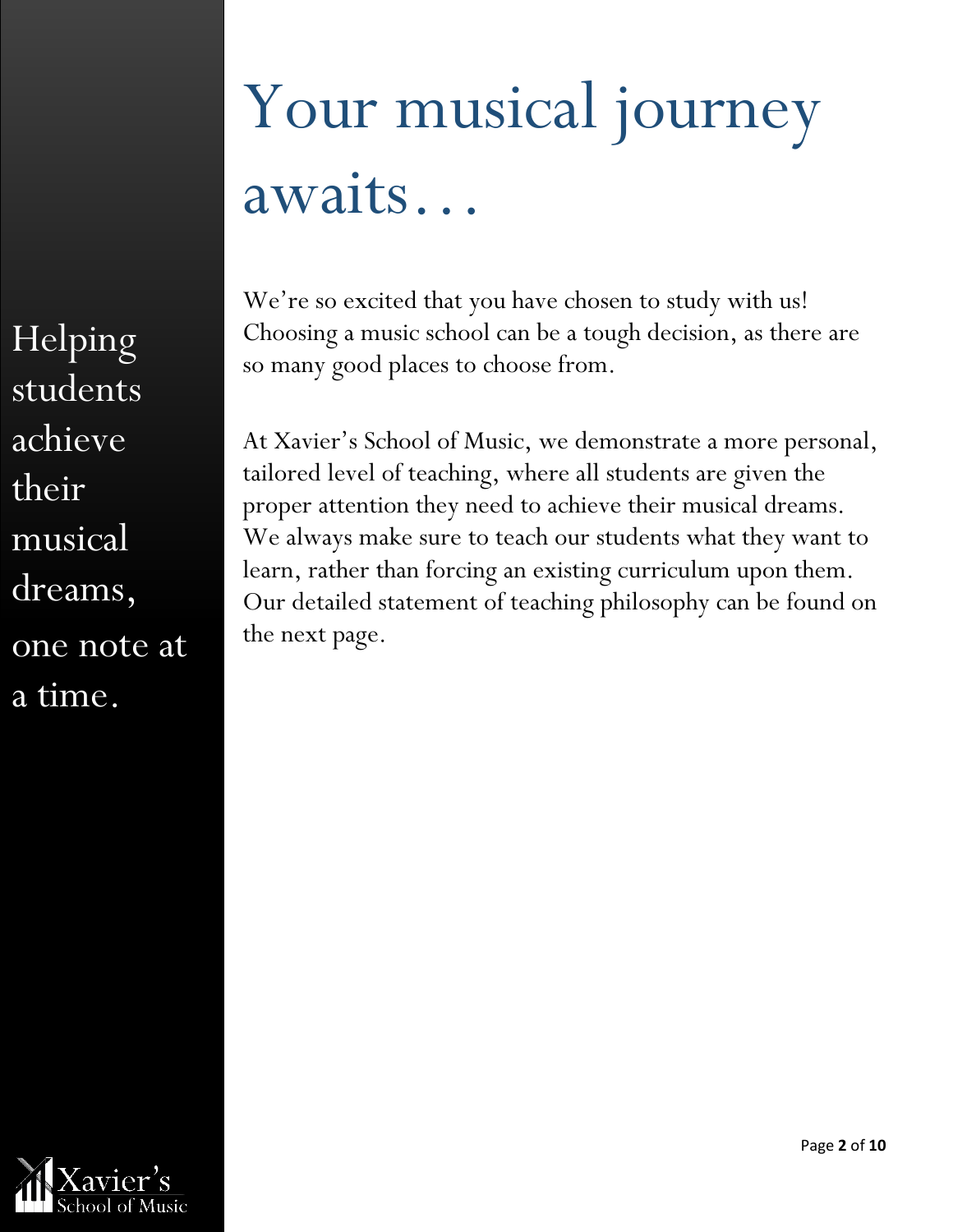"Music is the only language that doesn't require translation."

 $\sim$  Nathanael Xavier, Founder

## Statement of Teaching Philosophy

Music is the only language that doesn't require translation. Everyone can speak a language, but the language of music comes as an inspiration from deep within an individual. Inspiration is the spark which creates the interest to learn and the desire to achieve one's goal. While adapting to each student's individual style, our goal is to establish a strong musical foundation in a fun, interactive and inspiring way.

Xavier's School of Music accepts students from all walks of life, because we believe that it is never too late to journey into the world of music. Our private lessons revolve around the internationally-recognized RCM Syllabus, although students also have the option of learning material outside this curriculum.

Not all students learn the same way, and each student has his/her own unique learning abilities. When a new student starts music lessons, the teacher spends some time getting to know him/her, then makes an assessment of the individual's strengths and struggles, and continues to develop the student's capabilities while targeting the areas of concern on a regular basis. For example, a piano student who is having trouble keeping the wrists up and fingers curled, can be given several hand and finger strengthening exercises to enhance his/her playing technique in a fun and interactive way. Or a student who is having difficulty in ear training may be asked to listen to a favourite song many times (jazz, pop, classical, etc.) and then play back a short passage of the main melody with some help, thus greatly strengthening the ear technique while having fun.

Students will develop a strong foundation in the fundamentals of music including new repertoire, technical exercises, sight reading and ear tests, and a theoretical component in every lesson. With this acquired knowledge, the student can address his/her short and long term goals, including anything from wanting to play an instrument as a hobby, to possibly starting a career in music.

Being Toronto's newest music school in the Scarborough/North York region, Xavier's School of Music welcomes you into our community and we wish you all the success that music has to offer!

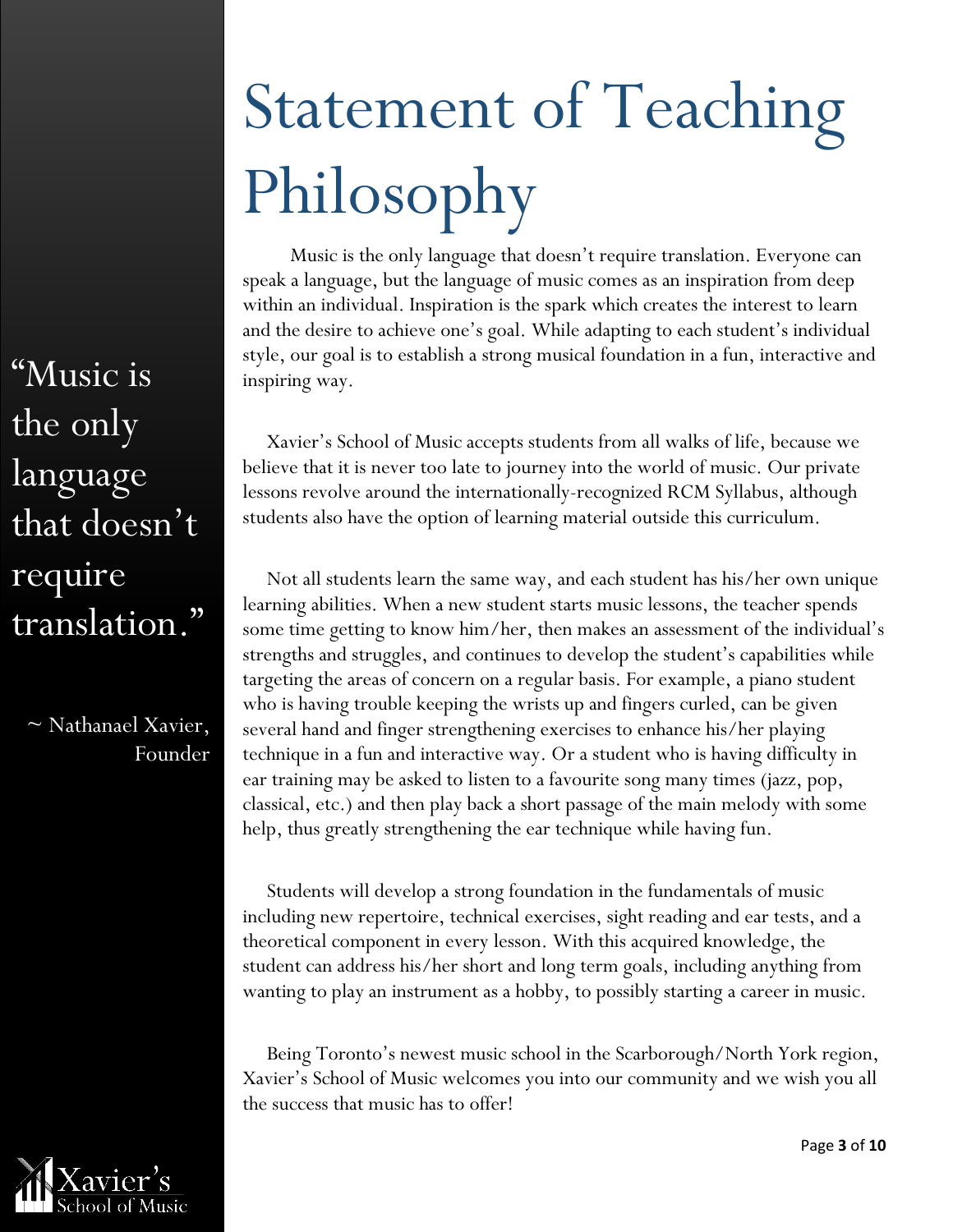## Student Checklist

Please make sure to come prepared for each class! Below are some things to bring with you every week.

#### **Your instrument (doesn't apply to piano students!)**

The class wouldn't be much fun if you forget your instrument or a part of an instrument (for example, you bring your violin but forget the bow). Please make sure you have everything that is required to play your instrument before you come to class.

#### **Writing utensils**

Although your teacher will have something to write with, it's always a good idea to carry a pencil, eraser, pen, and maybe even some coloured pencils (especially for younger students) because you never know when you might need them!

#### **Notebook**

At the end of a class, your teacher writes down everything that was covered for that class, along with your homework and some helpful practice tips and techniques. It is very important to bring your notebook to class each week so that your teacher can remember what was covered in the previous lesson and can move on to something new.

#### **Music books and lesson materials**

You may be required to purchase additional books depending on what your musical goals are. Students following the RCM curriculum must bring their Celebration Series books for their level (a mixture of technical tests, four star and sight reading exercises, theory, etudes and repertoire). If you are not in the RCM curriculum, your teacher may give you additional material to work on (sheet music, theory pages, take home tests, etc.). If you have any doubts on what to bring, please contact your teacher.

And last but not least,

**An open mind ready to learn music and have fun**!

"Music washes away from the soul the dust of everyday life."

> $\sim$  Berthold Auerbach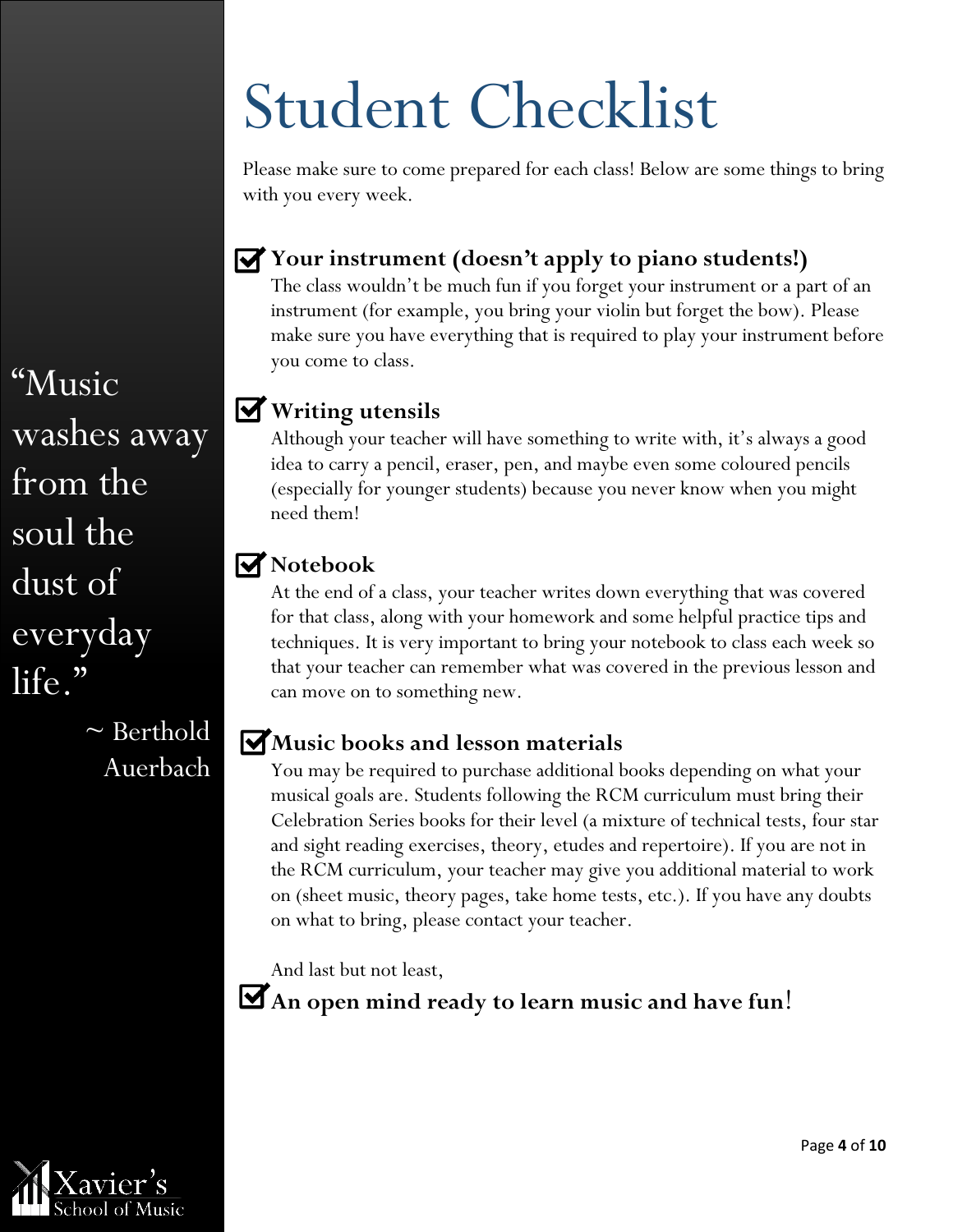## 2022 Studio Policy

### **1. Payments**

#### **Monthly**

Payments shall be made monthly in advance via etransfer (all etransfers must be sent to info $(\alpha)$ xaviersmusic.com). You will receive an invoice at the end of each month for the following month. Please do not pay for multiple months in advance. More importantly, it is the parent's responsibility (or the student's responsibility if 18 or older) to make sure that the payments are on time. Please make sure that you set a reminder in your calendars each month to avoid suspension of lessons (see "Late Payments" below).

#### **Late Payments**

If you are unable to make a payment for whatever reason, please contact XSOM administration preferably before your next payment is due. **Payments for each**  month must be received by the 7<sup>th</sup> of each month. If no payment has **been made within this timeframe and no effort has been made to contact XSOM administration with a valid reason for delayed payment, lessons will be suspended.** 

### **2. Class Cancellations**

#### **Canceling a lesson one or more days in advance**

We strongly recommend avoiding cancelling a class except as a last resort. Cancellations should be communicated directly with your teacher. The sooner your teacher knows, the better. You only need to contact XSOM administration if you know that you will be absent for a class or several classes ahead of time, **and you would not like to schedule a makeup class/classes** (for example, if you are going on vacation). If a class is cancelled at least one day in advance, one of the following will occur based on the availability of the student and teacher (both parties must be in agreement, which would require an open line of communication):

"Music produces a kind of pleasure which human nature cannot do without."

 $\sim$  Confucius

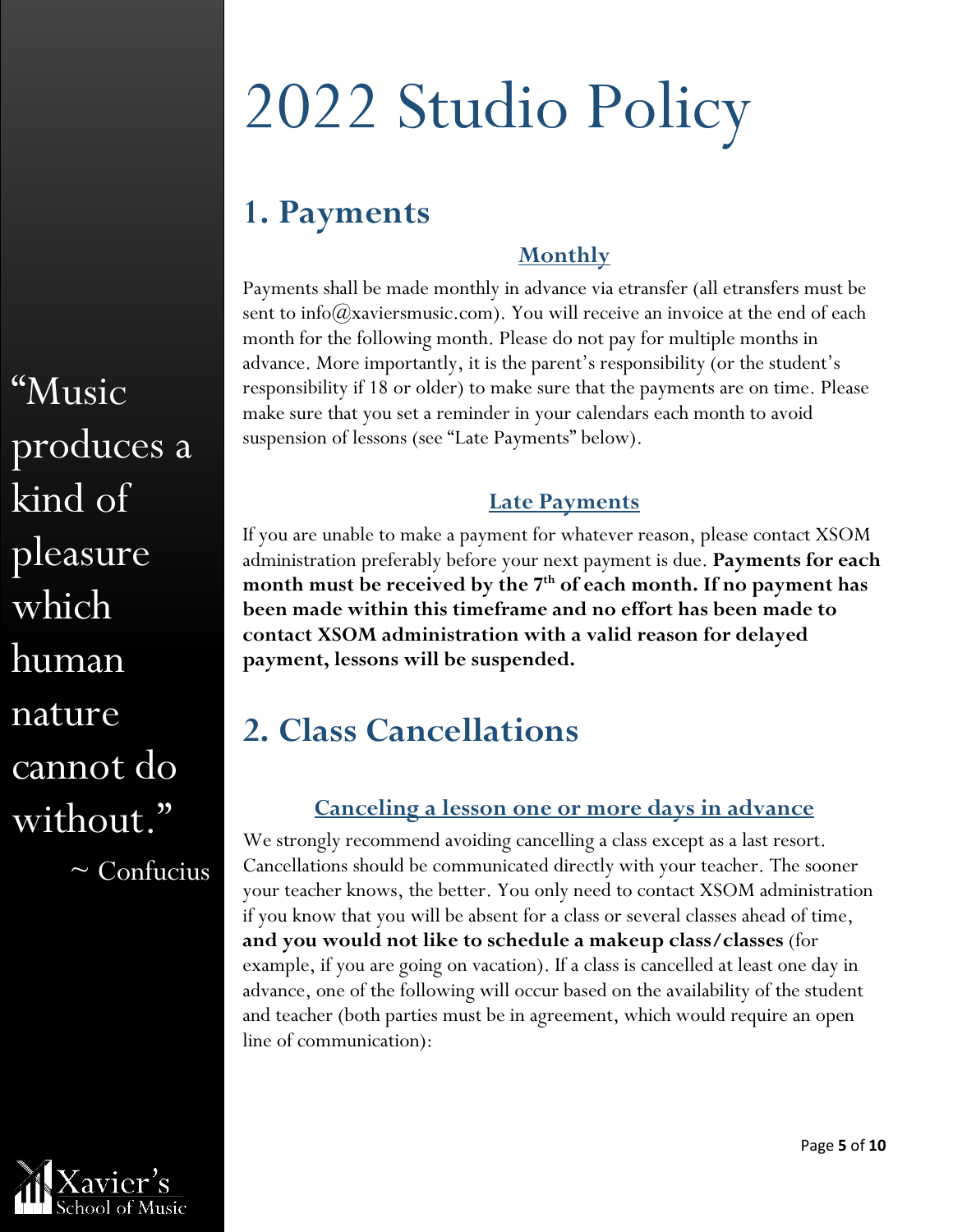"A painter paints pictures on canvas. But musicians paint their pictures on silence."

> ~ Leopold Stokowski

- The teacher will make up the class any time *during the same month*. This will be done either by scheduling a separate day to have the makeup class, or by adding extra time to the remaining classes in the month. For example, if John misses a 30-minute class, his next class could be 1-hour long, or this can turn into two, 45-minute classes to make up for the 30 minutes that were lost.
- If a makeup class is not possible (for example, there is no opportunity or availability to make up the lost time), the material intended to be covered during the class shall be sent to the student/parent. This lesson material can include any of the following: typed-out notes, sheet music, theory worksheets, and/or video tutorials. This is intended to provide the student with some practice material to ensure their ongoing progress despite not having a regular lesson.
- If none of the above options are available or agreed upon, and the class has already been paid for, the student will receive a credit that shall be applied to another class for the following month.

#### **Canceling on the day of your lesson**

**Unfortunately, credits will not be given if you cancel a class on the day of your lesson, regardless of the reason.** Instead, one of the following will occur:

- If the cancellation is due to an illness, material intended to be covered during the class shall be sent to the student/parent from the teacher. This lesson material can include any of the following: typed-out notes, sheet music, theory worksheets, and/or video tutorials. This is intended to provide the student with some practice material to ensure their ongoing progress despite not having a regular lesson.
- For online lessons, if the cancellation is due to a technical issue *beyond the student's control* and a class is not possible, material intended to be covered during the class shall be sent to the student/parent from the teacher. This lesson material can include any of the following: typed-out notes, sheet music, theory worksheets, and/or video tutorials. This is intended to provide the student with some practice material to ensure their ongoing progress despite not having a regular lesson.
- If a cancellation has been made for any other reason, no material will be sent to the student and the class will be counted as a "no show".

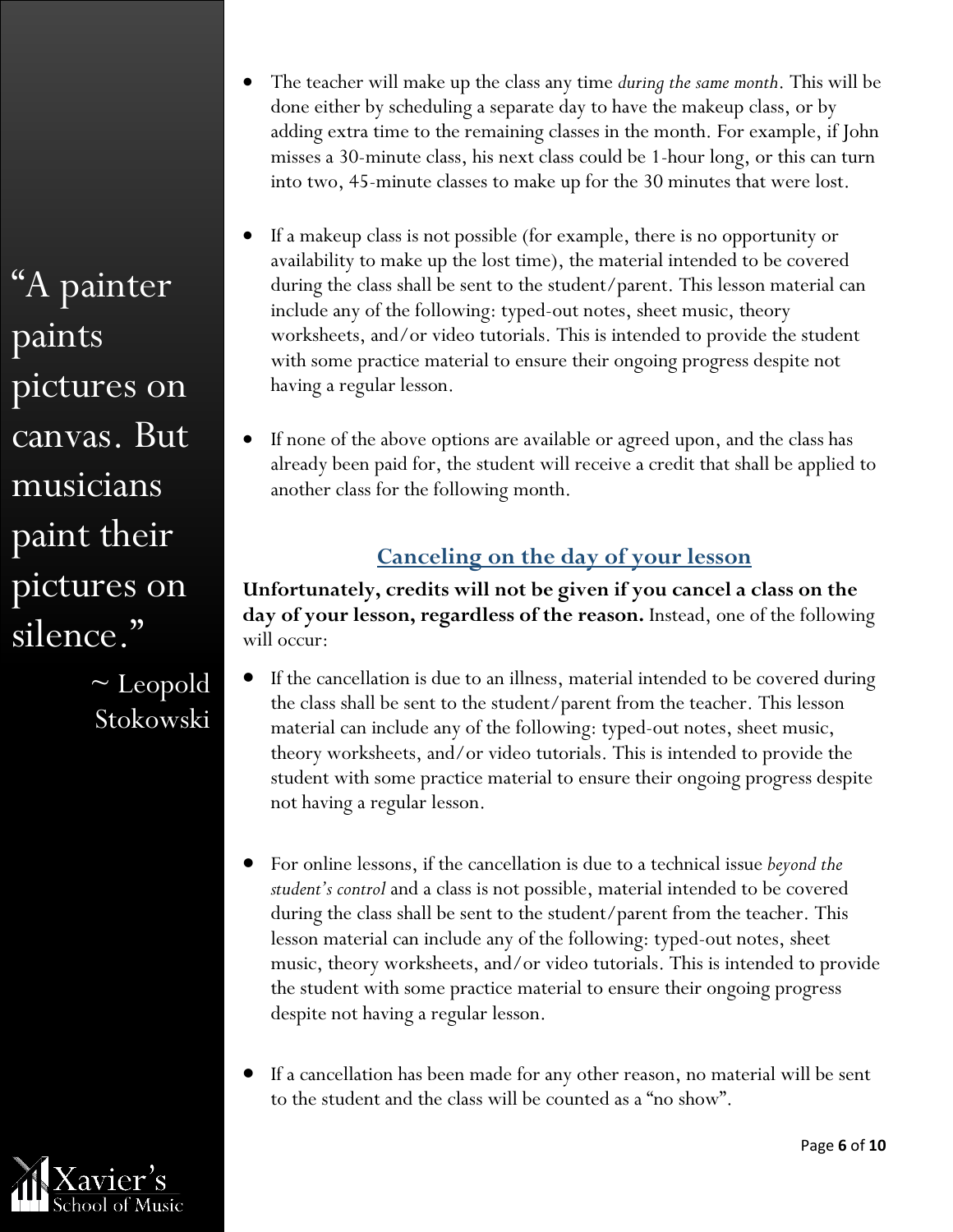#### **If the teacher cancels a lesson**

Regardless of the reason, if the teacher cancels a lesson, the student will always receive a credit. The teacher will try to make up the lesson during the same month, and if this is not possible, the lesson will be carried over to the next month.

### **3. Lateness and Homework**

#### **Lateness**

Lateness for any reason will not be allowed. If you are commuting to your teacher's home, please give yourself ample time (taking into consideration traffic and weather conditions). For online lessons, please make sure your devices have been sufficiently charged so that they do not die in the middle of the lesson, and please give yourself ample time to set up the lesson space. The teacher will not make up time lost if a student is late. If there is a technical issue or extenuating circumstance, it is the student's responsibility (or the parent's responsibility if the student is under the age of 18) to contact the teacher immediately to explain the situation. Regardless of the reason, the teacher cannot guarantee that any lost time will be made up.

#### **Homework**

Students, it is expected that you complete the homework assigned to you each week. This also includes practicing your instrument. Students who fail to complete their homework will be given up to 3 write ups. If the student accumulates more than 3 write ups, the parents will be contacted and the teacher reserves the right to cancel the lesson, in which case no credit will be given.

**In short, try not to miss your lessons, don't be late for your lesson, and complete your homework on time!**

### **4. Other Important Updates**

#### **Dress Code**

Students should come to their lessons dressed as if they were in a school. Please avoid wearing PJs to your lesson! If the student is found to be underdressed or wearing inappropriate attire, they may be asked to change into something more suitable. Unfortunately, this time cannot be made up.

"Where words fail, music speaks."  $\sim$  Hans Christian Anderson

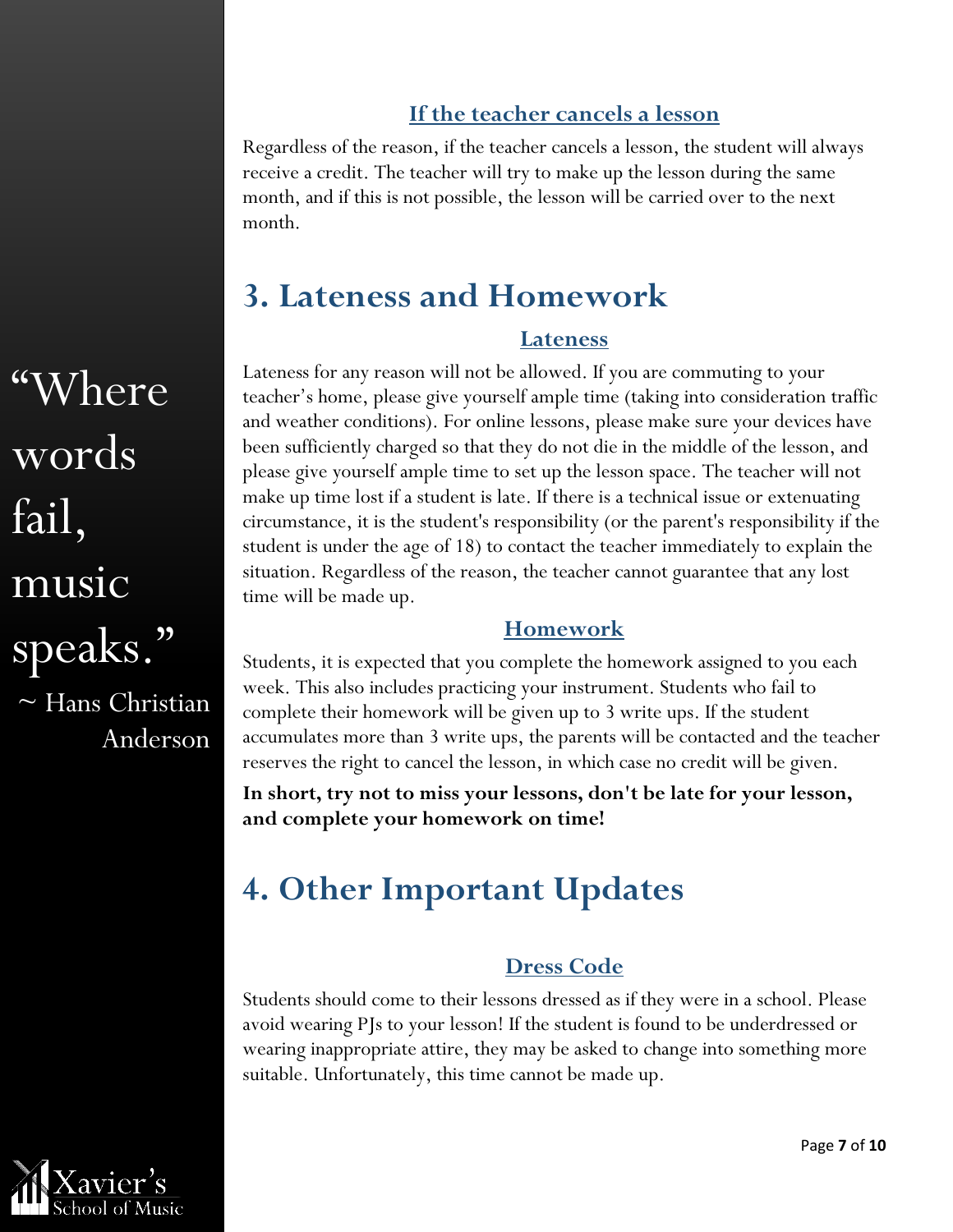#### **Cell Phones**

During a lesson, cell phones should be kept on silent mode so as not to pose a distraction. **Under NO circumstances will audio or video recording of the lesson be permitted, on any device.**

#### **Drop off and Pickup (in-person lessons)**

(For classes in the teacher's home) Parents are **NOT** allowed to wait inside the teacher's home regardless of the student's age. Parents can drop off students for each lesson, and pick them up when the lesson is finished.

#### **Lesson Rates**

The following prices will be in effect for **students who enroll in lessons from January 1<sup>st</sup>, 2022 henceforth.** Please note that if you would like a teacher to come to your home for lessons (that is, each lesson will take place in the *student's home*), a \$10.00 surcharge will apply:

| Lesson location       | $30 \overline{\text{minutes}}$ | $\overline{45}$ minutes | $\sqrt{1}$ hour |
|-----------------------|--------------------------------|-------------------------|-----------------|
| Online/Teacher's home | \$25.00                        | \$37.50                 | \$50.00         |
| Student's home        | \$35.00                        | \$47.50                 | \$60.00         |

#### **Referral Program**

Parents and students are highly encouraged to refer their friends and family to enroll in music classes at Xavier's School of Music! The referring parent/student shall be awarded one free lesson and a gift card, provided that the new student first signs up for at least one month of lessons (4 classes minimum).

"Music is an agreeable harmony for the honour of God and the permissible delights of the soul."  $\sim$  Johann Sebastian Bach

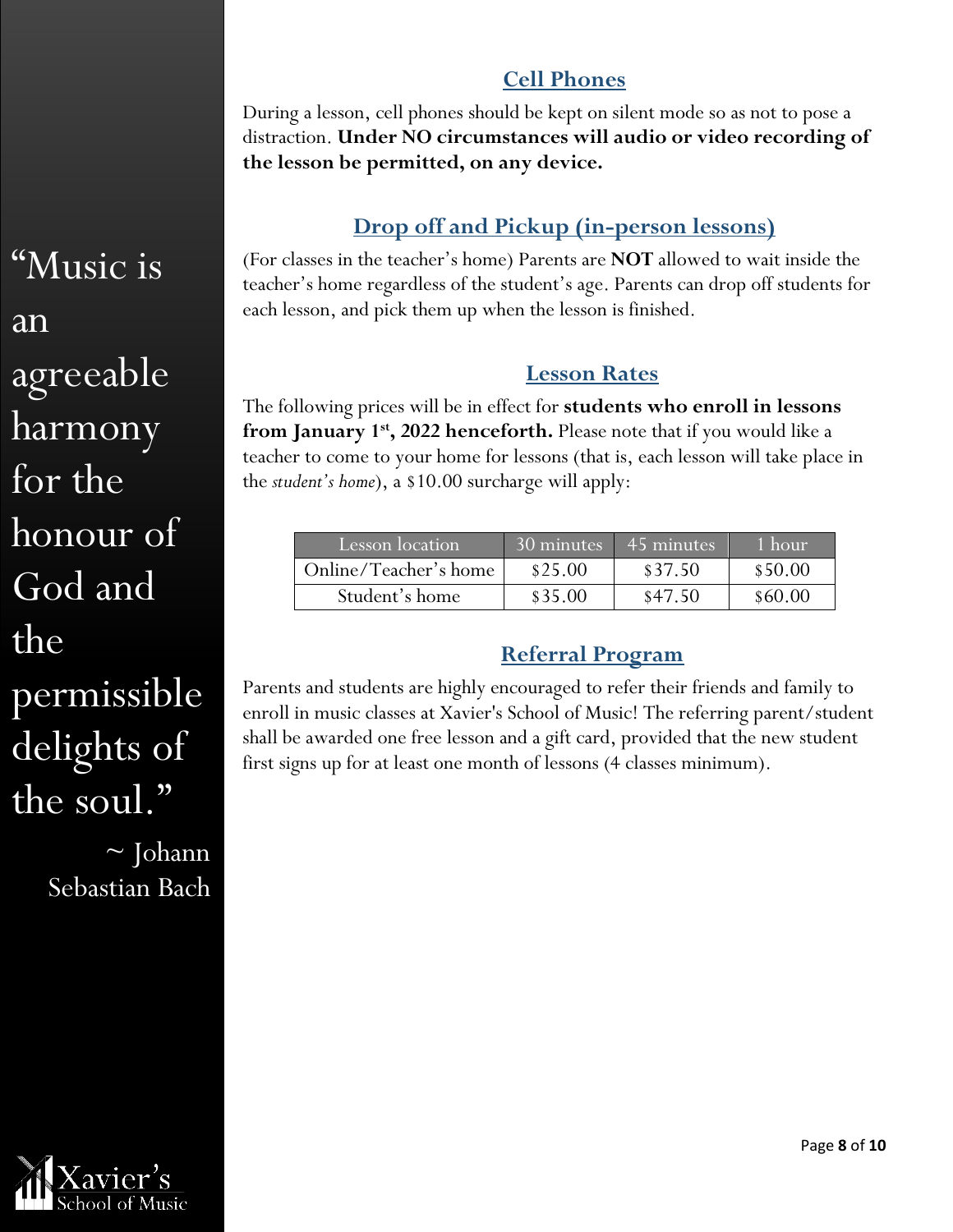#### **Guidelines for Online Lessons**

Since students will be taking lessons in the comfort of their homes, we ask that the following measures are taken into account to minimize distractions:

- Keep the lesson space clean, tidy, and well-lit
- There should be as little background noise as possible.
- A device with a large screen, webcam/front facing camera, and microphone (either built-in or external) is recommended, such as a PC, laptop, or regularsized iPad. If none of these are available, Android or iOS phones can be used. Please make sure devices are fully charged, as online video conferencing can use up a lot of battery.
- If possible, have a backup device such as a phone, tablet, or laptop to use if your primary device fails during the lesson.
- Make sure you have a steady internet connection to minimize video/audio lag and other technical issues. It is recommended to stay close to your internet router during the lesson, if possible.
- Show up on time; make sure you give yourself enough time to set up the space prior to the lesson.
- You should know how to take a screenshot on your device, as your teacher will be giving you notes over the screen. Taking a screenshot of the notes will help you remember what you need to practice until the next class.
- Although not mandatory, it is recommended to use headphones during your lesson for better audio quality.

"Music expresses feeling and thought without language; it was below and before speech, and it is above and beyond all words."

> ~ Robert G. Ingersoll